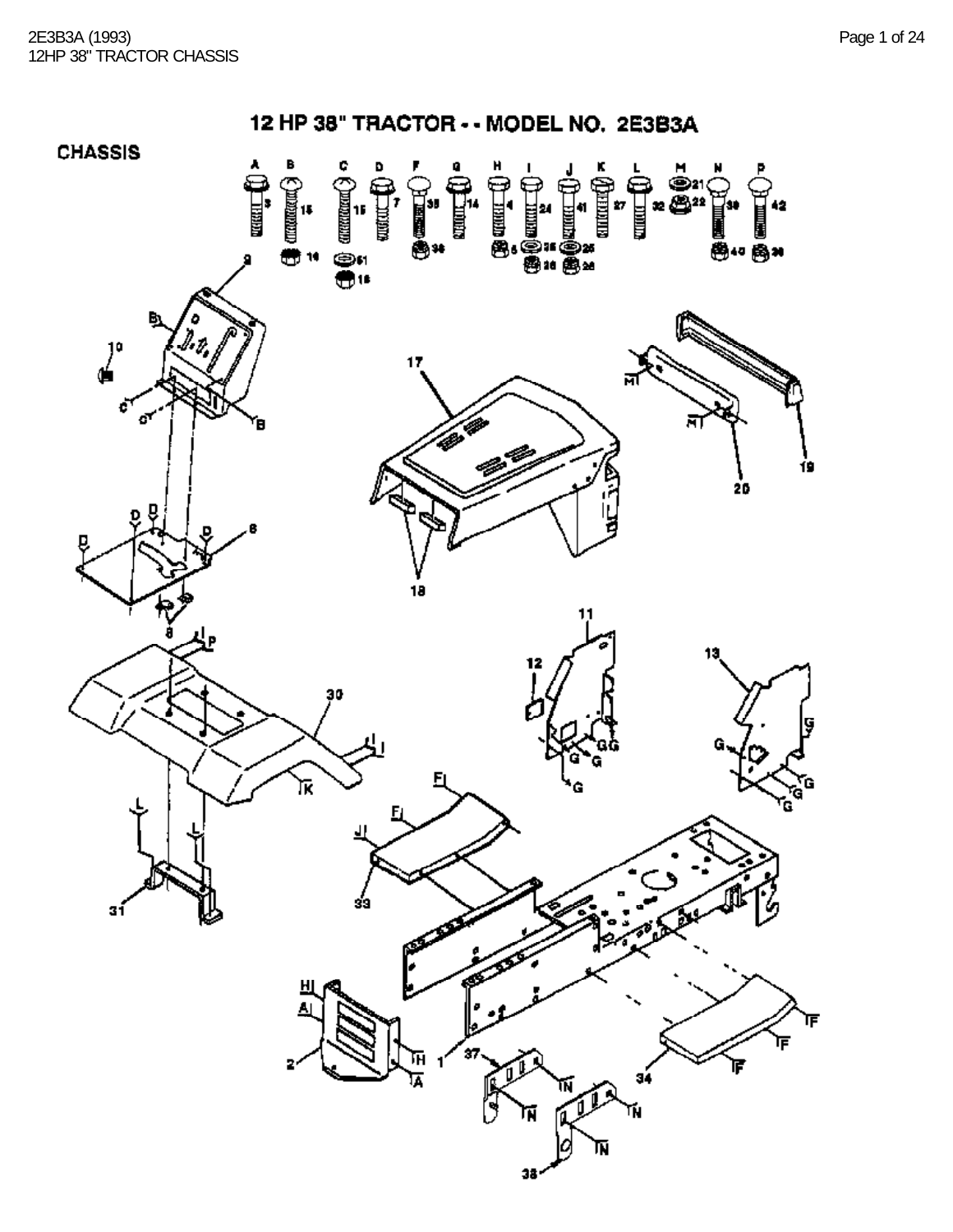| Ref # Part Number | Qty Description                          |
|-------------------|------------------------------------------|
| 1 135034          | SUB= 145501                              |
| 2 127866          | <b>DRAWBAR LT/YT</b>                     |
| 3 17490612        | <b>SCREW</b>                             |
| 4 74760612        | SUB=74780612                             |
| 5 73680600        | SUB=73690600                             |
| 6 124466X017      | <b>SADDLE</b>                            |
| 7 17490608        | <b>SCREW LT</b>                          |
| 8 2751R           | <b>CLIP T</b>                            |
| 9 137411X012      | <b>DASH</b>                              |
| 10 5479J          | PLUG BUTTON T                            |
| 11 122795X        | PANEL DASH LH                            |
| 12 121794X        | <b>COVER ACCESS</b>                      |
| 13 124031X        | SUB= 155934X010                          |
| 14 17490608       | <b>SCREW LT</b>                          |
| 15 74180512       | <b>SCREW</b>                             |
| 16 73510500       | <b>NUT</b>                               |
| 17 133956         | <b>HOOD/GRILLE ASM SILKSCREEN WELDED</b> |
| 18 126938X        | SUB=532126938                            |
| 19 133954         | <b>LENS SERVICE KIT</b>                  |
| 20 132257         | SUB=918132257                            |
| 21 19091216       | <b>WASHER PM</b>                         |
| 22 108067X        | PAL NUT LT                               |
| 24 74760612       | SUB=74780612                             |
| 25 19131312       | <b>WASHER</b>                            |
| 26 73680600       | SUB=73690600                             |
| 27 17490608       | <b>SCREW LT</b>                          |
| 30 109872X505     | <b>FENDER</b>                            |
| 31 136619         | <b>BRKT FENDER</b>                       |
| 32 17490612       | <b>SCREW</b>                             |
| 33 105476X505     | <b>FOOTREST LH</b>                       |
| 34 105475X505     | <b>FOOTREST RH</b>                       |
| 35 72110606       | <b>BOLT</b>                              |
| 36 73680600       | SUB=73690600                             |
| 37 134618         | <b>BRKT ASM PIVOT LH</b>                 |
| 38 134617         | <b>BRKT ASM PIVOT RH</b>                 |
| 39 72140606       | <b>BOLT</b>                              |
| 40 73800600       | <b>NUT</b>                               |
| 41 74760614       | SUB=74760616                             |
| 42 72140608       | SUB=72110608                             |
| 51 19131216       | <b>WASHER</b>                            |
|                   |                                          |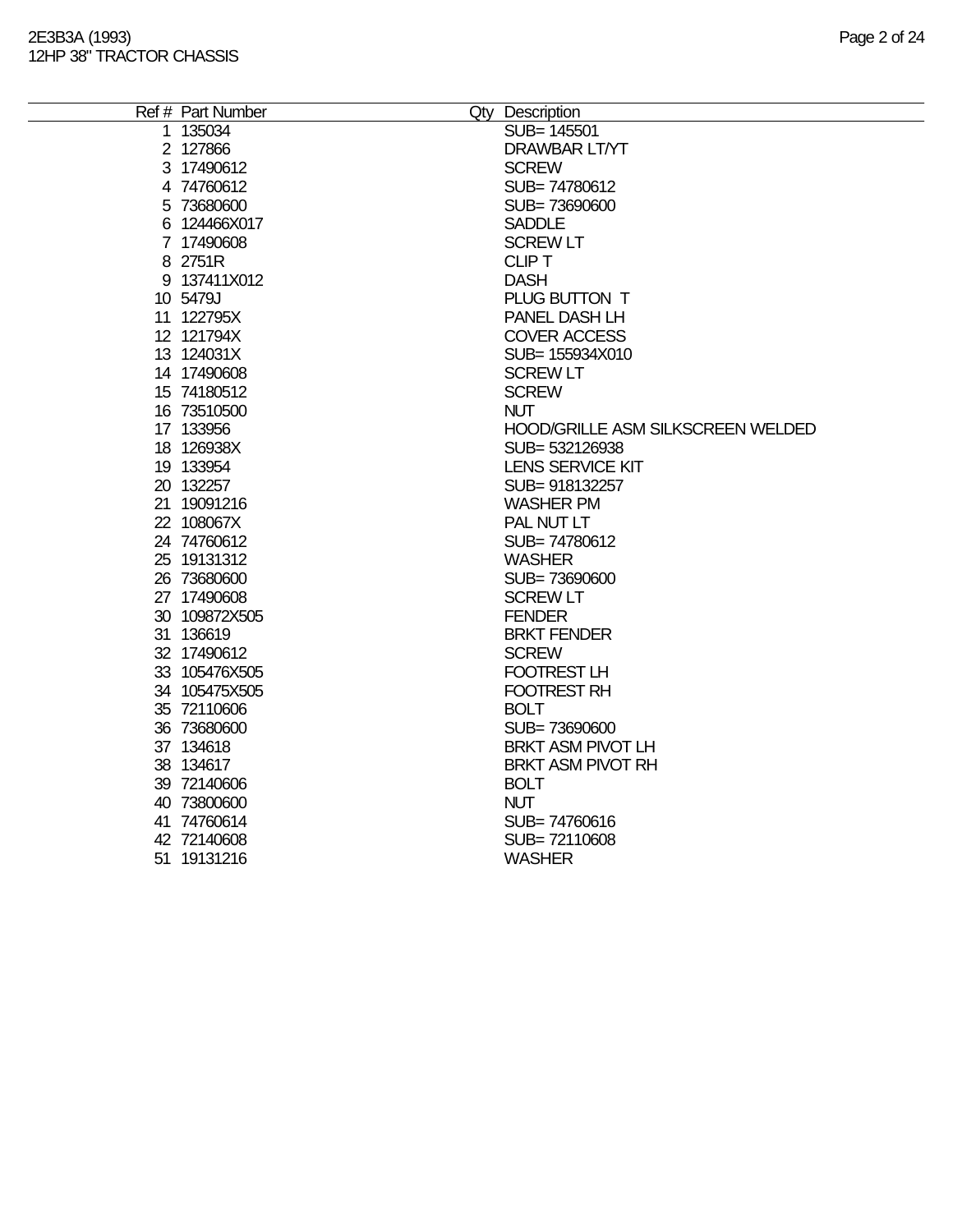DRIVE

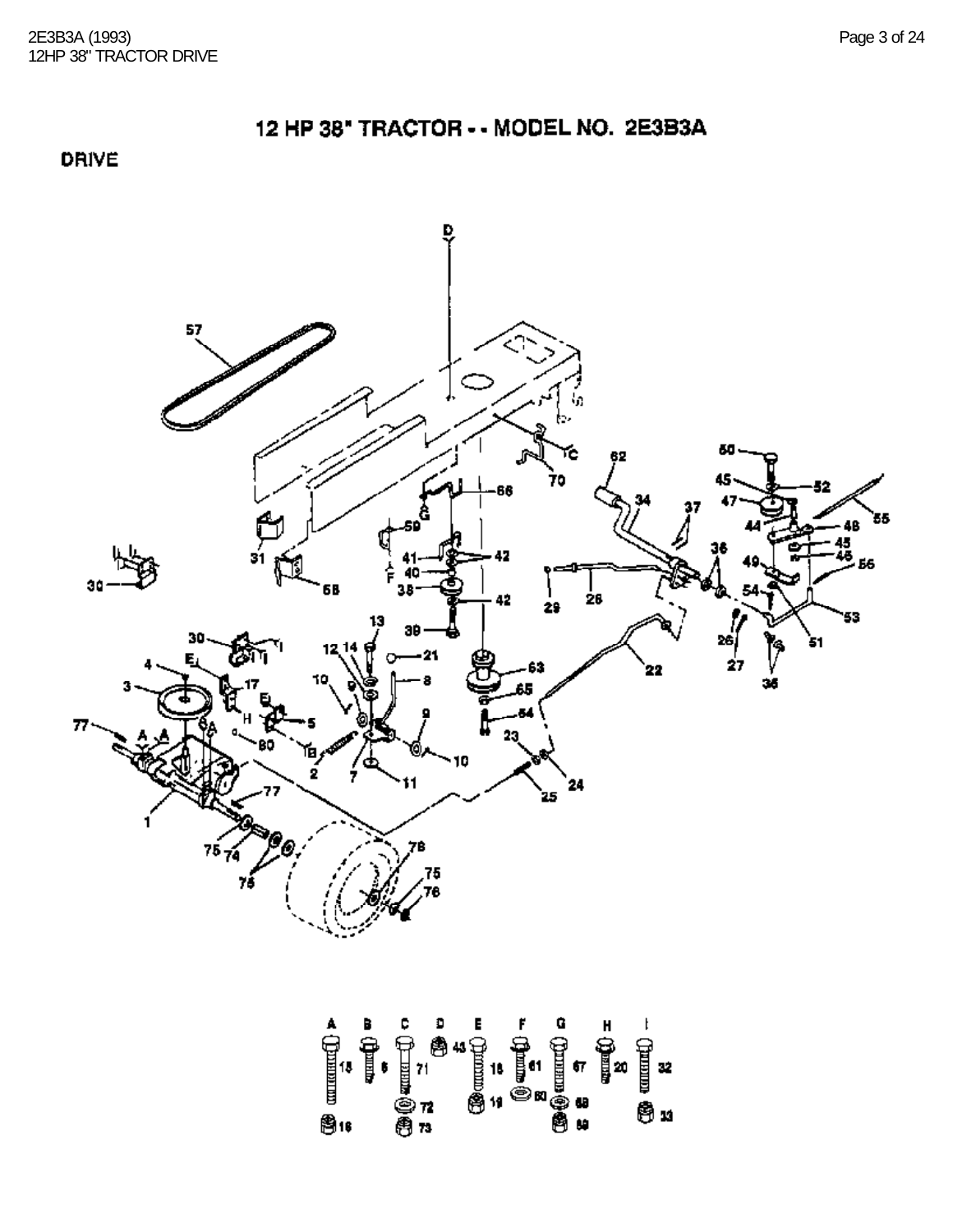| Ref # Part Number | Qty Description          |
|-------------------|--------------------------|
|                   | <b>REFER TO IMAGE</b>    |
| 2 110422X         | SUB= 146682              |
| 3 123666X         | <b>PULLEY TRANS</b>      |
| 4 12000028        | <b>SUB=2267J</b>         |
| 5 121520X         | <b>STRAP TORQUE</b>      |
| 6 17490512        | <b>SCREW</b>             |
| 7 106919X         | PLATE SHIFT LT           |
| 8 124461X         | <b>ROD SHIFTER</b>       |
| 9 19151216        | <b>WASHER</b>            |
| 10 76020416       | PIN COTTER 1/8           |
| 11 105701X        | WASH-SHFT PLT LT         |
| 12 19091210       | <b>WASHER LT</b>         |
| 13 71040412       | SUB=74550412             |
| 14 10040400       | <b>LOCKWASHER</b>        |
| 15 74760644       | <b>BOLT</b>              |
| 16 73680600       | SUB=73690600             |
| 17 121520X        | <b>STRAP TORQUE</b>      |
| 18 74760612       | SUB=74780612             |
| 19 73680600       | SUB=73690600             |
| 20 17490512       | <b>SCREW</b>             |
| 21 106933X        | KNOB T (1/2-HOLE)        |
| 22 131867         | <b>BRAKE ROD</b>         |
| 23 73800600       | <b>NUT</b>               |
| 24 73350600       | <b>NUT</b>               |
| 25 106888X        | SPRING ROD LT            |
| 26 19131316       | <b>WASHER</b>            |
| 27 76020412       | <b>COTTER PIN</b>        |
| 28 128904         | <b>PARKING BRAKE ROD</b> |
| 29 71673          | PLUNGER CAP T            |
| 30 109167X        | <b>BRACKET LT</b>        |
| 31 127275X        | "KEEPER, BELT LH T"      |
| 32 74760612       | SUB=74780612             |
| 33 73680600       | SUB=73690600             |
| 34 122424X        | SUB= 149001              |
| 35 120183X        | <b>NYLON BEARING</b>     |
| 36 19211616       | <b>WASHER LT</b>         |
| 37 1572H          | <b>SUB=2882J</b>         |
| 38 123674X        | PULLEY.IDLER.FLAT        |
| 39 74760644       | <b>BOLT</b>              |
| 40 4470J          | <b>SPACERT</b>           |
| 41 109070X        | <b>BELT KEEPER LT</b>    |
| 42 19131312       | <b>WASHER</b>            |
| 43 73680600       | SUB=73690600             |
| 44 105706X        | "LY, BEARING"            |
| 45 110812X        | <b>WASHER LT</b>         |
| 46 12000039       | <b>KLIP RING</b>         |
| 47 127783         | SUB= 139245              |
| 48 123789X        | <b>ARM IDLER</b>         |
| 49 123205X        | <b>RETAIN BELT</b>       |
| 50 74760624       | SUB=74930624             |
| 51 73680600       | SUB=73690600             |
| 52 19131316       | <b>WASHER</b>            |
| 53 105710X        | "LINK, CLUTCH T"         |
| 54 76020412       | <b>COTTER PIN</b>        |
| 55 105709X        | "SPRING, RETURN LT"      |
| 56 76020412       | <b>COTTER PIN</b>        |
| 57 125907X        | BELT-V.90.0.GD.DR        |
| 58 127274X        | "KEEPER, BELT RH T"      |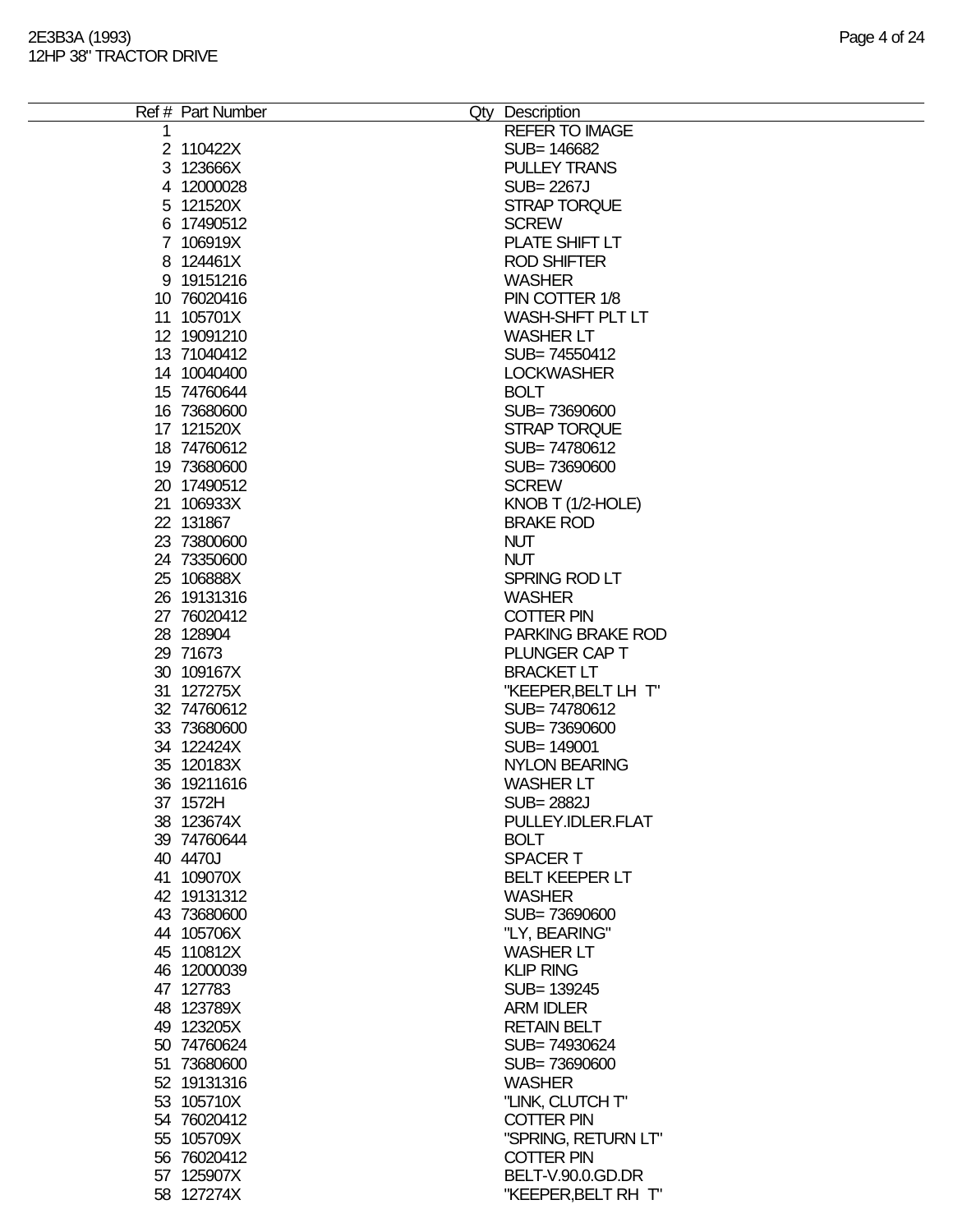|    | Ref # Part Number | Qty | Description              |
|----|-------------------|-----|--------------------------|
|    | 59 136715         |     | SUB= 140312              |
|    | 60 19131312       |     | <b>WASHER</b>            |
|    | 61 17490612       |     | <b>SCREW</b>             |
|    | 62 8883R          |     | PEDAL COVER T            |
|    | 63 134825         |     | SUB= 136004              |
|    | 64 71170764       |     | <b>BOLT</b>              |
|    | 65 10040700       |     | <b>LOCKWASHER</b>        |
|    | 66 129921         |     | <b>KEEPER.BELT.ENG.L</b> |
|    | 67 74760616       |     | <b>BOLT</b>              |
|    | 68 19131312       |     | <b>WASHER</b>            |
|    | 69 73680600       |     | SUB=73690600             |
|    | 70 134683         |     | <b>KEEPER BELT ENG</b>   |
|    | 71 74760616       |     | <b>BOLT</b>              |
|    | 72 19132012       |     | <b>WASHER</b>            |
|    | 73 73680600       |     | SUB=73690600             |
|    | 74 109502X        |     | <b>SPACER LT</b>         |
|    | 75 121749X        |     | <b>WASHER</b>            |
|    | 76 12000001       |     | <b>E-RING LT</b>         |
| 77 | 123583X           |     | <b>SQUARE KEY</b>        |
|    | 78 121748X        |     | <b>WASHER</b>            |
|    | 80 2228M          |     | SUB= 2228M1              |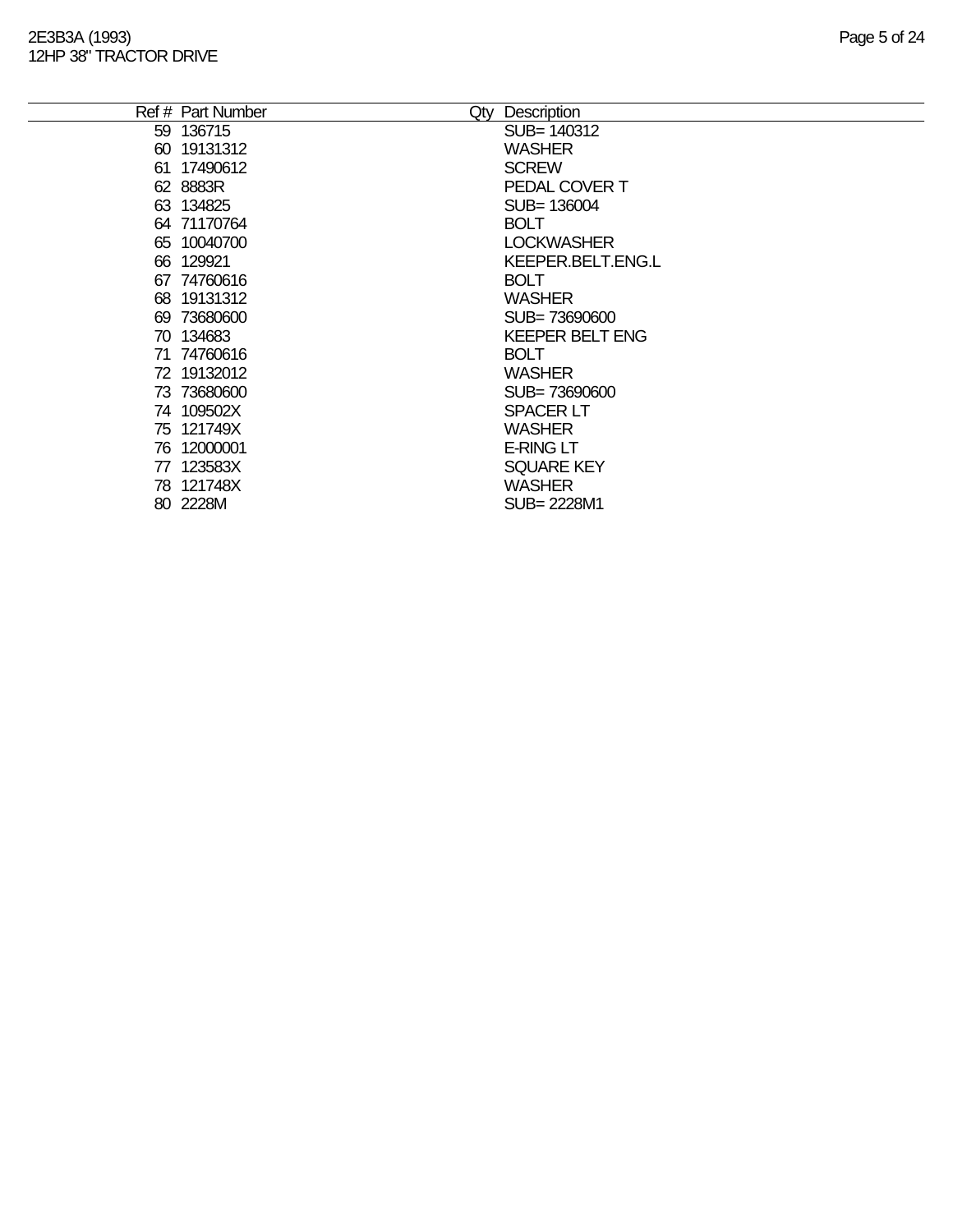**ELECTRICAL** 

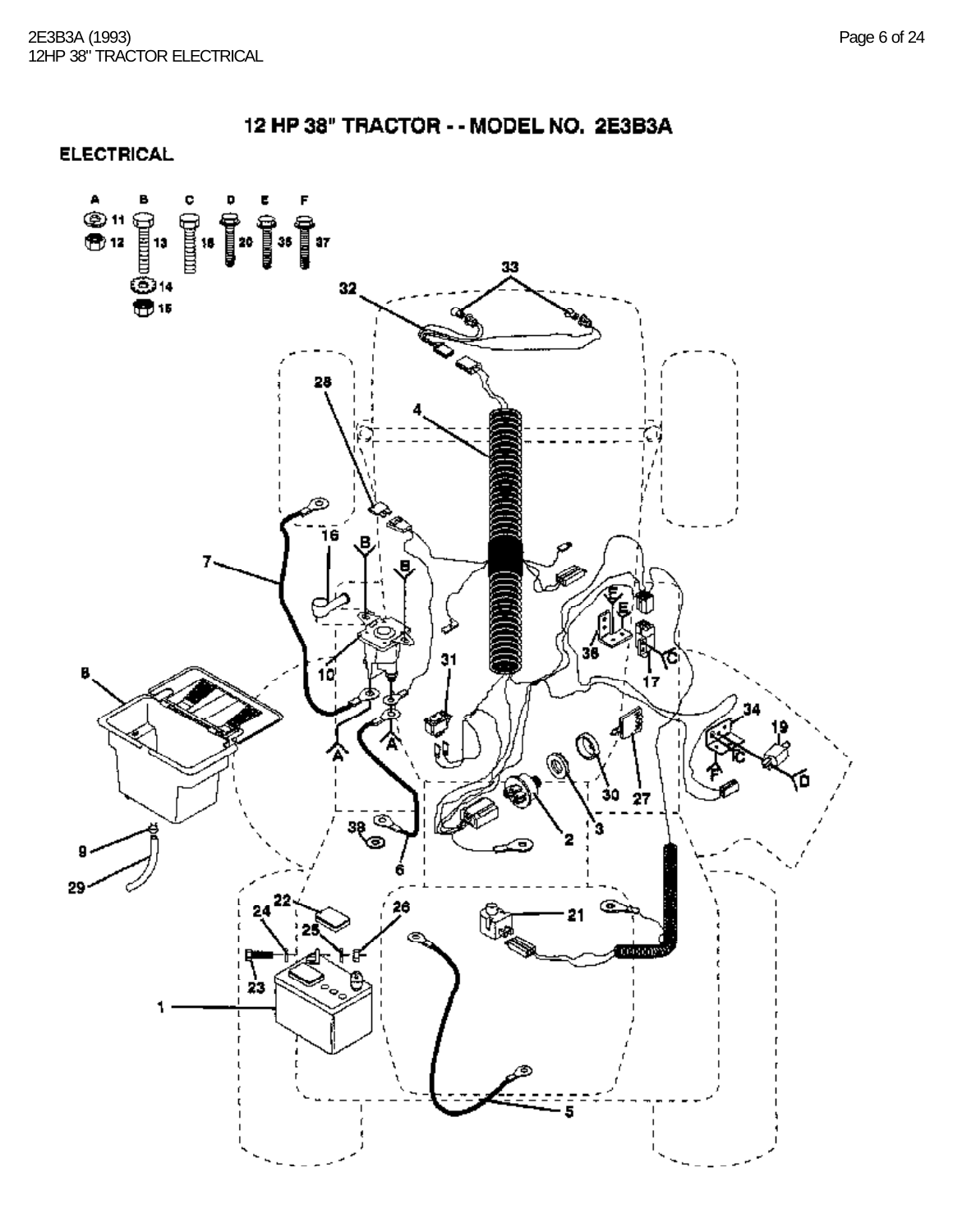| Ref # Part Number | Qty Description       |
|-------------------|-----------------------|
| 1 121265X         | SUB= 123899X          |
| 2 4406R           | <b>SUB= STD365402</b> |
| 3 124211X         | <b>NUT IGNITION</b>   |
| 4 132017          | <b>IGN HARNESS</b>    |
| 5 4207J           | <b>CABLE T</b>        |
| 6 132202          | SUB= 146147           |
| 7 4799J           | "CABLE T, BATTERY"    |
| 8 129965          | SUB= 156417           |
| 9 109596X         | <b>HOSE CLAMP T</b>   |
| 10 109081X        | SUB= 146154           |
| 11 10090400       | SUB= 10040400         |
| 12 73350400       | <b>NUT</b>            |
| 13 74780408       | <b>BOLT</b>           |
| 14 11050400       | <b>LOCKWASHER</b>     |
| 15 73510400       | <b>NUT</b>            |
| 16 131563         | SUB= 154336           |
| 17 109553X        | SWITCH INTERLOCKT     |
| 18 17021008       | <b>SCREW</b>          |
| 19 104445X        | SWITCH-INTER. GT      |
| 20 17021008       | <b>SCREW</b>          |
| 21 121305X        | <b>SWITCH SEAT</b>    |
| 22 121264X        | "CAP, BATTERY         |
| 23 74760412       | <b>BOLT LT</b>        |
| 24 19091016       | <b>WASHER</b>         |
| 25 10040400       | <b>LOCKWASHER</b>     |
| 26 73220400       | SUB= 50675            |
| 27 7552H          | SUB= STD365410        |
| 28 108824X        | <b>FUSE HYT</b>       |
| 29 109238X        | <b>TUBE T</b>         |
| 30 123620X        | SUB= 141226           |
| 31 110712X        | <b>SWITCH LT</b>      |
| 32 136850         | "HARNESS, LIGHT SOC"  |
| 33 4152J          | <b>HEADLAMP BULB</b>  |
| 34 108236X        | <b>BRACKET LT</b>     |
| 35 17021008       | <b>SCREW</b>          |
| 36 130890         | <b>SWITCH BRACKET</b> |
| 37 17021008       | <b>SCREW</b>          |
| 38 11150400       | <b>LOCKWASHER</b>     |
|                   |                       |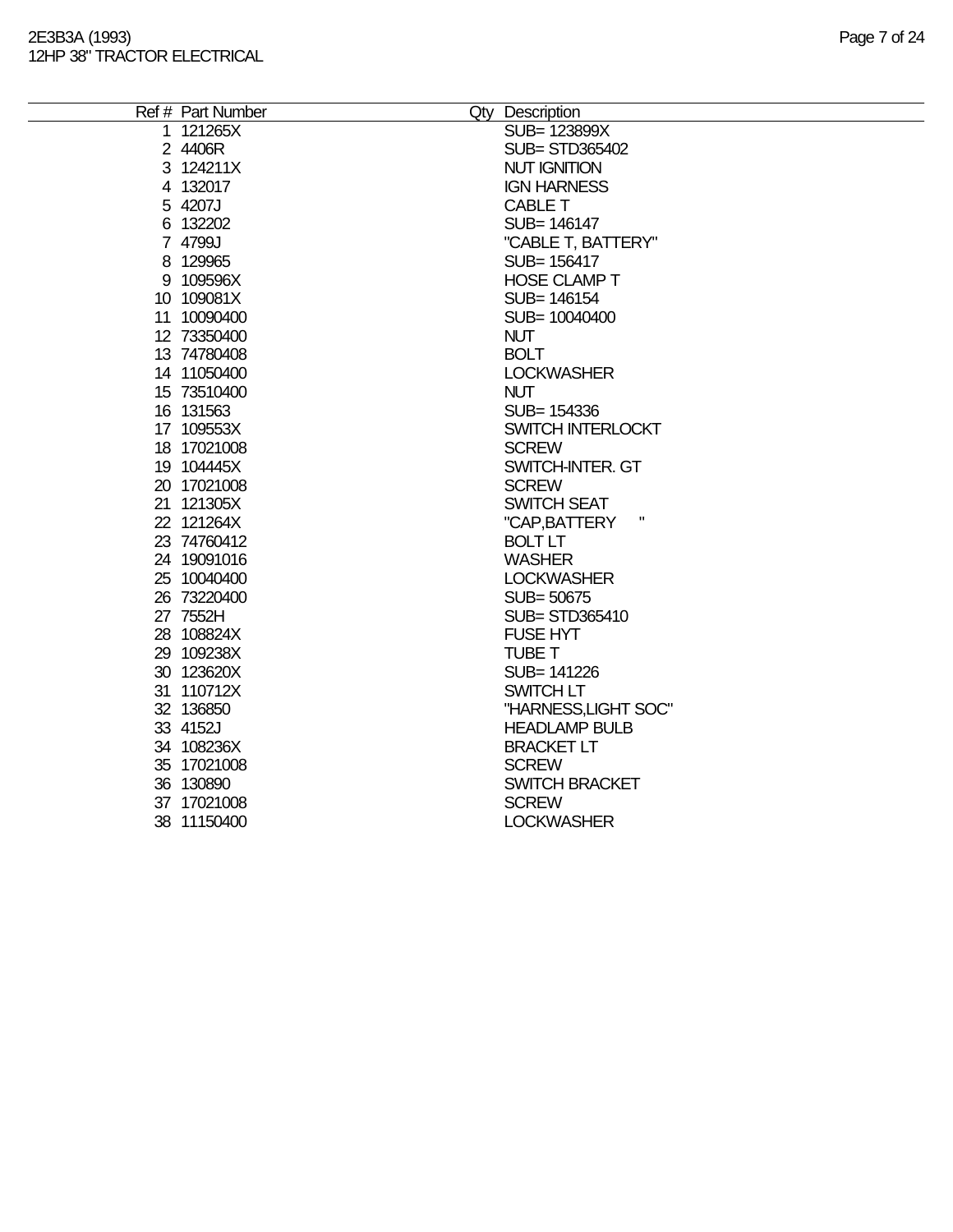



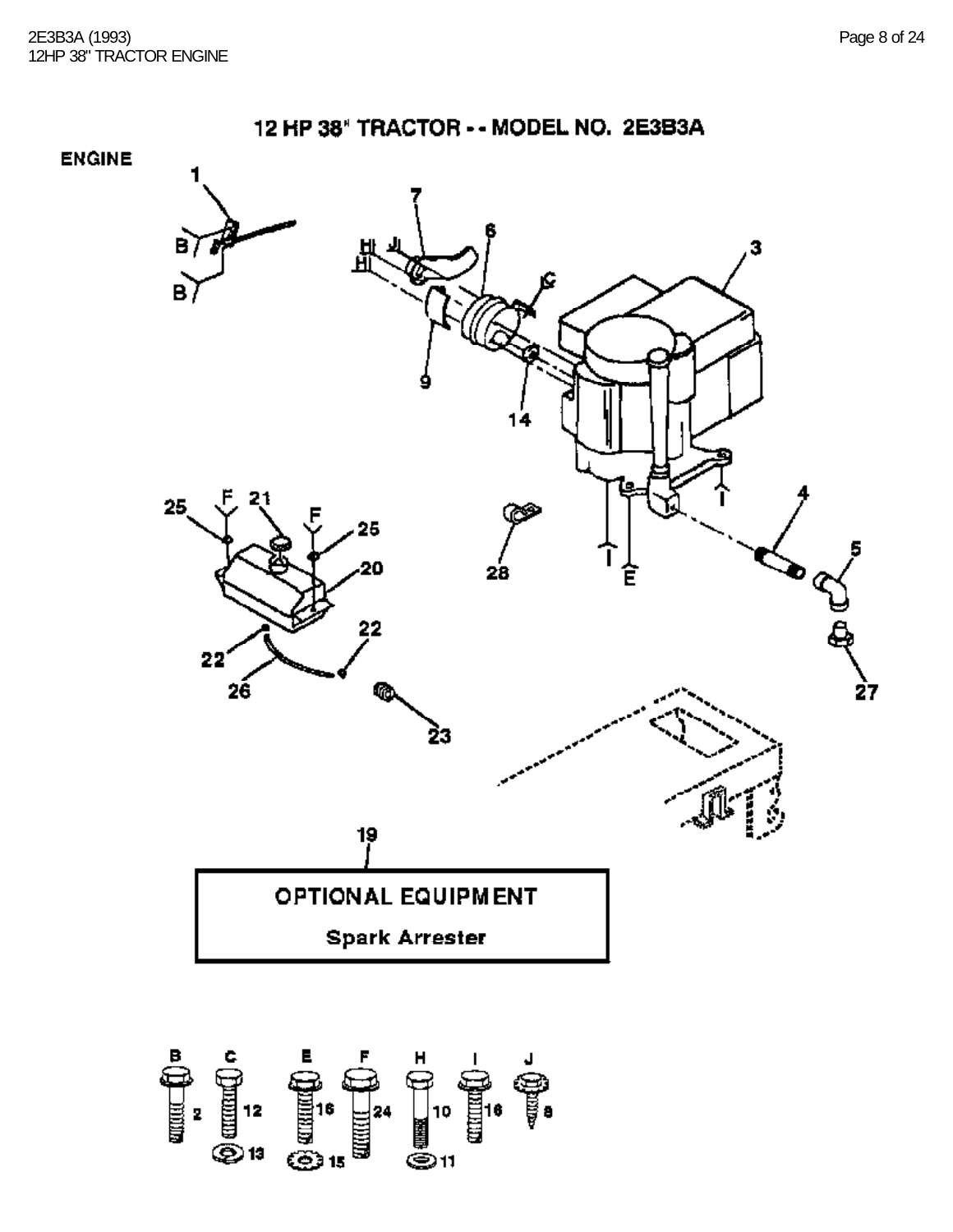|   |             | <b>QIV</b> | <b>DESCRIPTION</b>       |
|---|-------------|------------|--------------------------|
|   | 1 132771    |            | <b>THROTTLE CONTROL</b>  |
|   | 2 17720410  |            | <b>SCREW LT</b>          |
| 3 |             |            | <b>REFER TO IMAGE</b>    |
|   | 4 13280324  |            | PIPE NIPPLE              |
|   | 5 13200300  |            | <b>ELBOW</b>             |
|   | 6 101273M   |            | <b>MUFFLER LTV</b>       |
|   | 7 108767X   |            | <b>DEFLECTOR MUFFLER</b> |
|   | 8 17030808  |            | SUB= 17030814            |
|   | 9 101159L   |            | SHIELD HEAT LTV          |
|   | 10 74780556 |            | "BOLT,HEX"               |
|   | 11 19111012 |            | <b>WASHER T</b>          |
|   | 12 74780408 |            | <b>BOLT</b>              |
|   | 13 10040400 |            | <b>LOCKWASHER</b>        |
|   | 14 125593X  |            | SUB= 272293              |
|   | 15 11050600 |            | <b>LOCKWASHER</b>        |
|   | 16 17490620 |            | <b>SCREW</b>             |
|   | 19 137180   |            | SUB= 532137180           |
|   | 20 109202X  |            | TANK.FUEL.LT.            |
|   | 21 123549X  |            | SUB= 158990              |
|   | 22 123487X  |            | <b>HOSE CLAMP</b>        |
|   | 23 124028X  |            | SUB= 532124028           |
|   | 24 17490612 |            | <b>SCREW</b>             |
|   | 25 19131612 |            | <b>WASHER GT</b>         |
|   | 26 8548R    |            | FUEL LINE T              |
|   | 28 2751R    |            | <b>CLIP T</b>            |
|   |             |            | <b>REFER TO IMAGE</b>    |
|   |             |            |                          |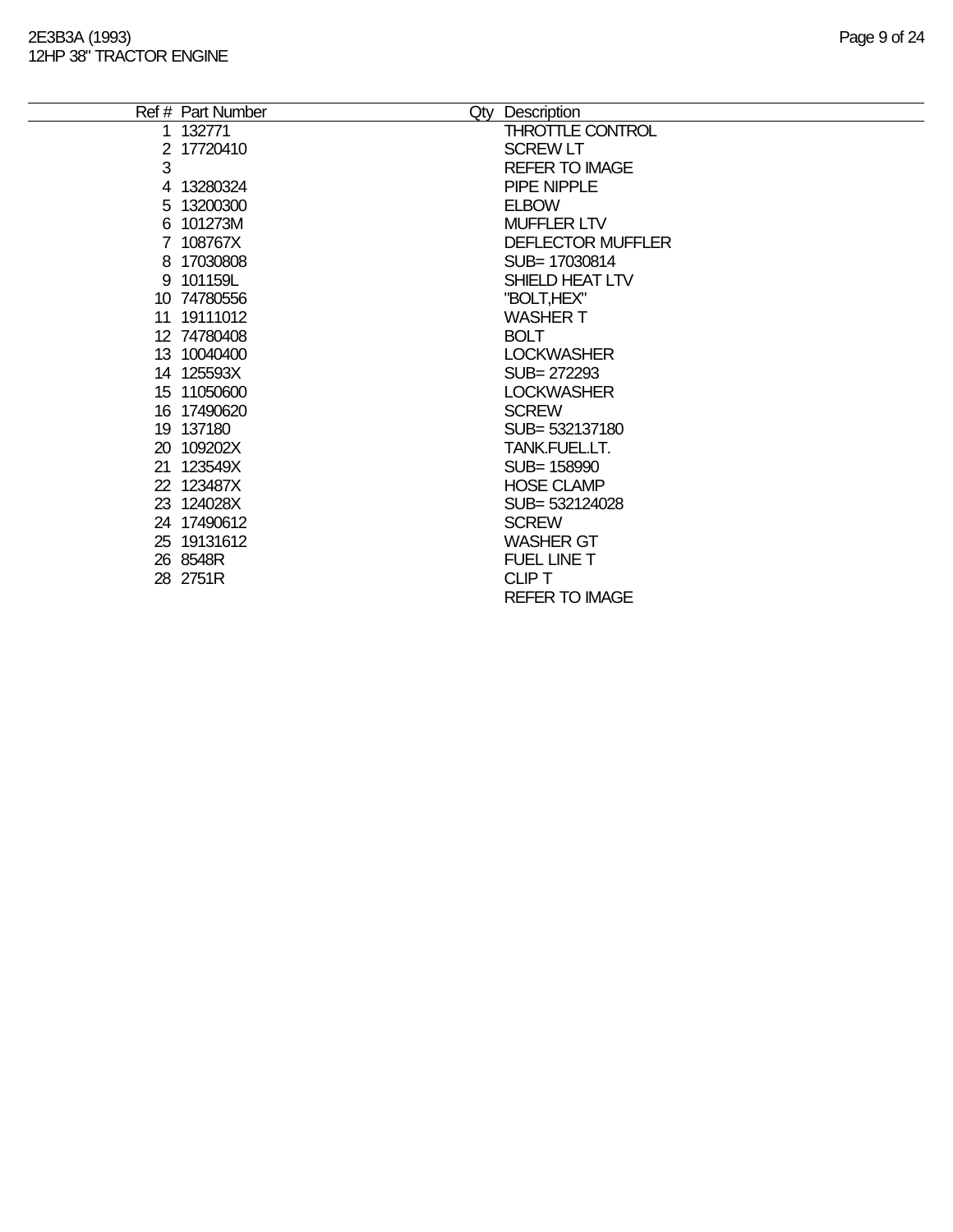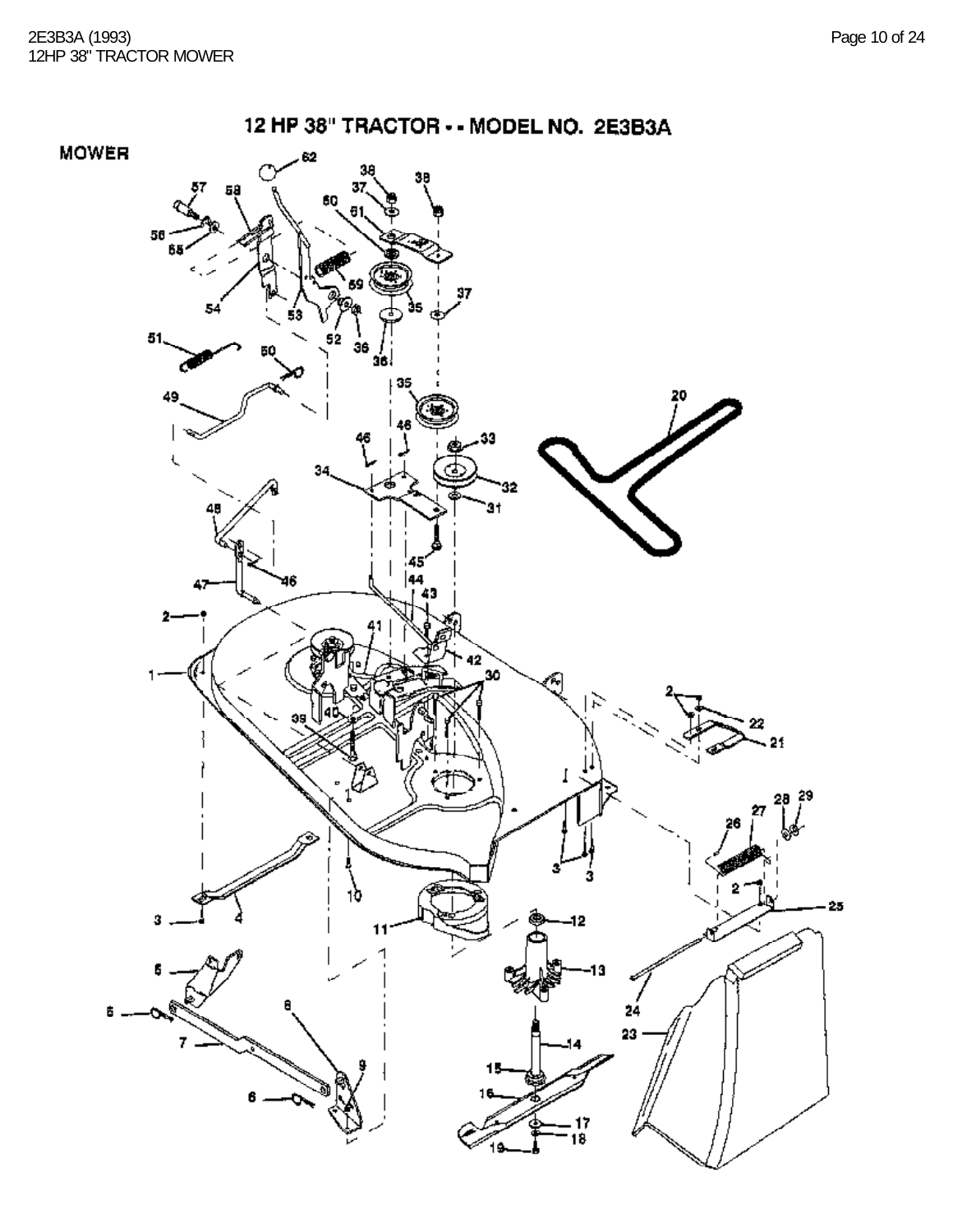| Ref # Part Number | Qty Description          |
|-------------------|--------------------------|
| 1 138026          | SUB= 145775              |
| 2 73680500        | SUB=73690500             |
| 3 72140506        | <b>BOLT</b>              |
| 4 7631J           | <b>RUNNER-LH M</b>       |
| 5 138017          | BRKT ASM SWAY BAR        |
| 6 4939M           | SUB=85902                |
| 7 130832          | SUB=130833               |
| 8 138018          | <b>BRKT SWAY BAR</b>     |
| 9 73800500        | <b>NUT</b>               |
|                   |                          |
| 10 72140506       | <b>BOLT</b>              |
| 11 128961         | SUB= 140329              |
| 12 110485X        | <b>BEARING</b>           |
| 13 128774         | <b>HSG ASM MANDREL</b>   |
| 14 133172         | SUB= 137646              |
| 15 129895         | <b>BEARING.BALL</b>      |
| 16 127842         | SUB= 138497              |
| 17 129962         | <b>WASHER BLADE</b>      |
| 18 10030600       | SUB= 10040600            |
| 19 850857         | <b>BLADE BOLT</b>        |
| 20 131290         | BELT-V.88.12.MW          |
| 21 128772         | <b>RUNNER RH</b>         |
| 22 19111216       | <b>WASHER M</b>          |
| 23 106736X        | DEFLECTOR-SHLD T         |
| 24 106735X        | <b>ROD-HINGE T</b>       |
| 25 105896X        | SUB= 137607              |
| 26 105304X        | CAP-SLEEVE LT            |
| 27 106734X        | SUB= 123713X             |
| 28 19111016       | <b>WASHER</b>            |
| 29 110452X        | <b>NUT PUSH M</b>        |
| 30 78158          | SUB= 17580520            |
| 31 129963         | <b>WASHER</b>            |
| 32 129206         | SUB= 153532              |
| 33 73050900       | SUB= 139729              |
| 34 133840         | <b>IDLER ARM ASSY</b>    |
| 35 131494         | <b>FLAT IDLER PULLEY</b> |
|                   | <b>SPACER RETAINER</b>   |
| 36 122052X        |                          |
| 37 19131612       | <b>WASHER GT</b>         |
| 38 73680600       | SUB=73690600             |
| 39 74600636       | <b>BOLT</b>              |
| 40 19131612       | <b>WASHER GT</b>         |
| 41 131289         | <b>BRAKE ROD LH</b>      |
| 42 130840         | <b>BRAKE ASM</b>         |
| 43 17490512       | <b>SCREW</b>             |
| 44 131288         | <b>BRAKE ROD RH</b>      |
| 45 72110614       | <b>BOLT</b>              |
| 46 76020312       | SUB= 3145                |
| 47 133551         | PIVOT ROD                |
| 48 133504         | <b>CLUTCH ROD SECOND</b> |
| 49 134666         | "ROD, CLUTCH PRIM"       |
| 50 4497H          | <b>RETAINER M</b>        |
| 51 131870         | <b>RETURN SPRING</b>     |
| 52 127498         | <b>BUSHING</b>           |
| 53 133573         | <b>CLUTCH ARM PRI AS</b> |
| 54 127847         | <b>CLUTCH ARM SECOND</b> |
| 55 121748X        | <b>WASHER</b>            |
| 56 12000029       | <b>RING</b>              |
| 57 128903         | SHOULDER BOLT            |
| 58 127845         | <b>SPRING KEEPER</b>     |
|                   |                          |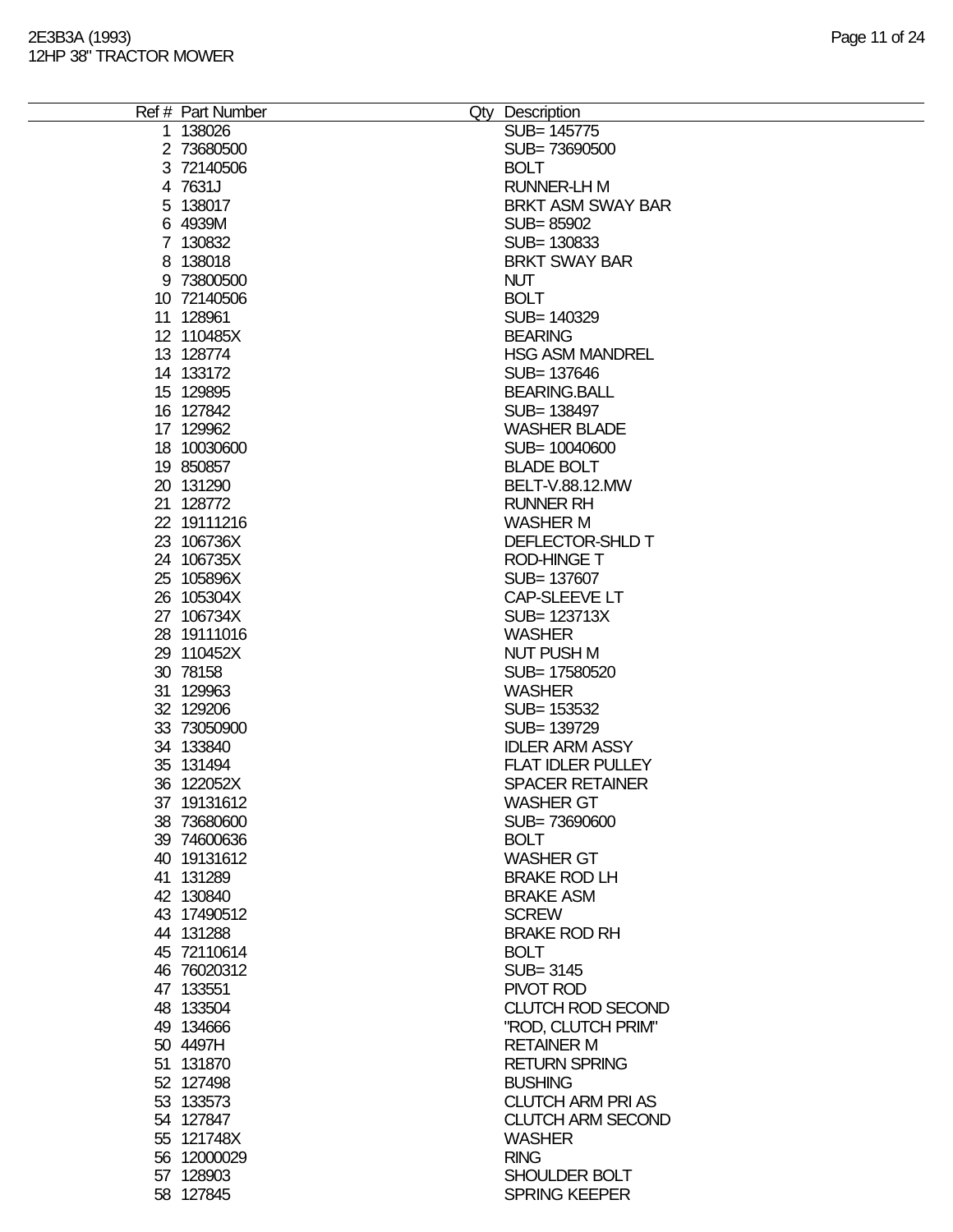| Ref # Part Number | Description<br>$\Delta t$ |
|-------------------|---------------------------|
| 59 128759         | SUB= 918128759            |
| 60 133502         | <b>RETAINER SPACER</b>    |
| 133503<br>61      | <b>IDLER ARM STIFF</b>    |
| 106932X<br>62     | KNOB T(3/8 HOLE)          |
| 138360            | SUB= 142820               |
| 130794            | <b>MANDREL ASM</b>        |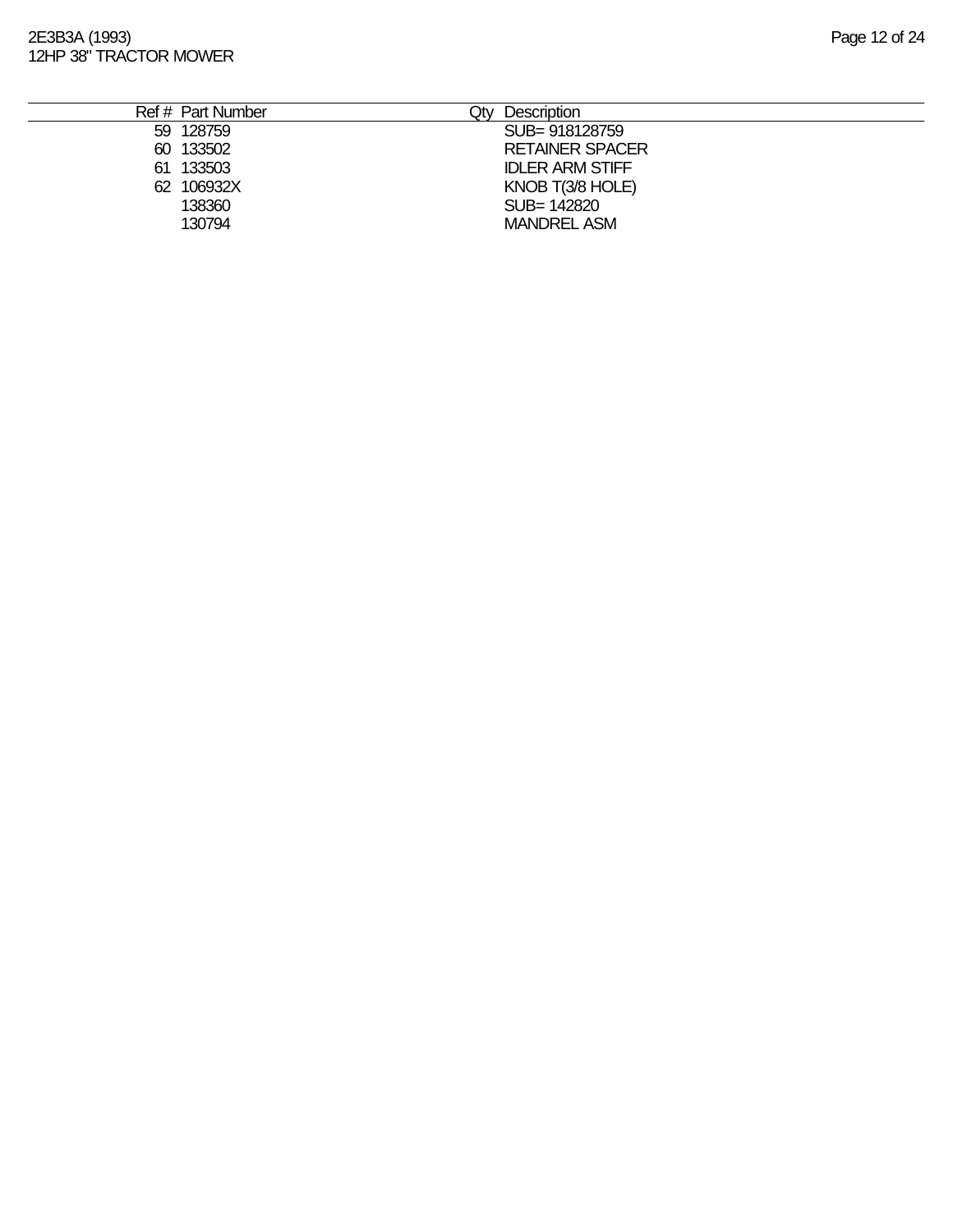### **MOWER LIFT**

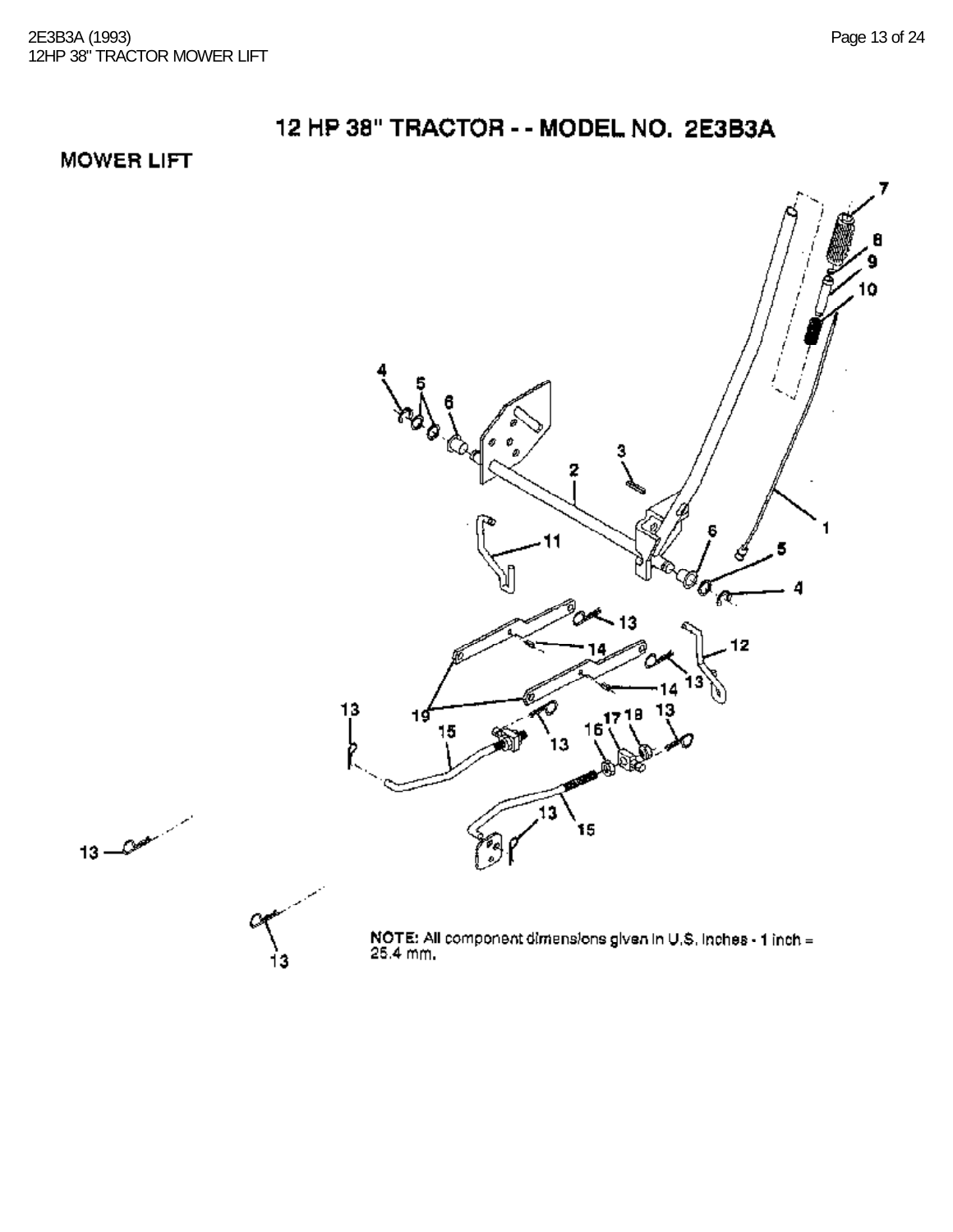|    | Ref # Part Number | Qty | Description       |
|----|-------------------|-----|-------------------|
|    | 122514X           |     | SUB= 136973       |
|    | 2 122507X         |     | SUB= 145117       |
|    | 3 105767X         |     | PIN-GROOVE LT     |
|    | 4 12000002        |     | SUB= 2225J        |
|    | 5 19211416        |     | <b>WASHER</b>     |
|    | 6 120183X         |     | NYLON BEARING     |
|    | 7 109413X         |     | <b>GRIP</b>       |
|    | 8 124526X         |     | SUB= 125925X      |
|    | 9 122364X         |     | SUB= 125925X      |
|    | 10 122512X        |     | SUB= 532122512    |
|    | 11 134619         |     | LINK LIFT LH      |
|    | 12 135388         |     | LIFT LINK RH      |
|    | 13 4939M          |     | SUB=85902         |
|    | 14 135563         |     | "PIN, SPRING"     |
|    | 15 127218         |     | <b>LINK.FRONT</b> |
|    | 16 73350800       |     | <b>NUT</b>        |
| 17 | 130171            |     | <b>TRUNION</b>    |
|    | 18 73800800       |     | NUT.LK.W/WSH.1/2. |
| 19 | 130832            |     | SUB= 130833       |
|    |                   |     |                   |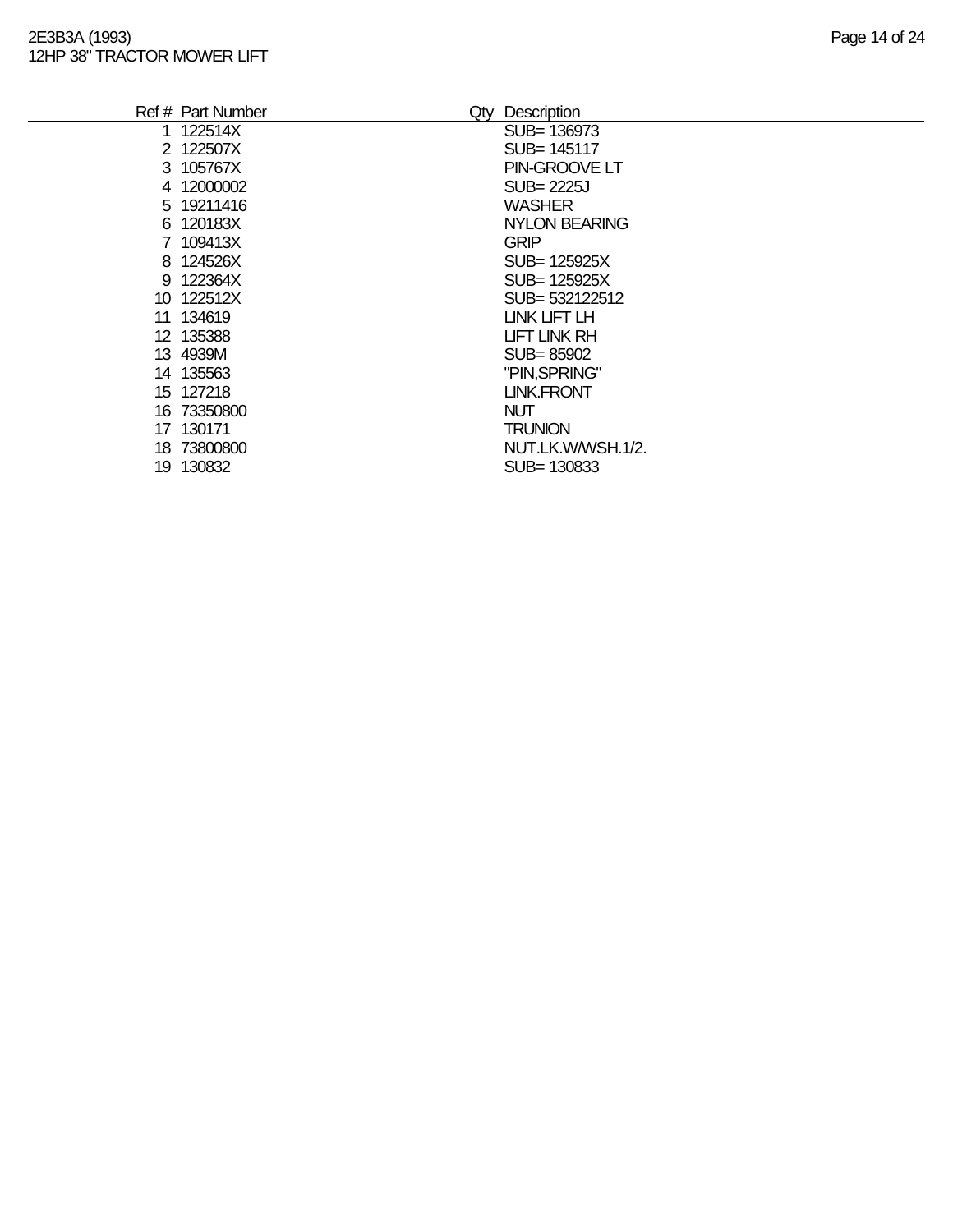### **SCHEMATIC**

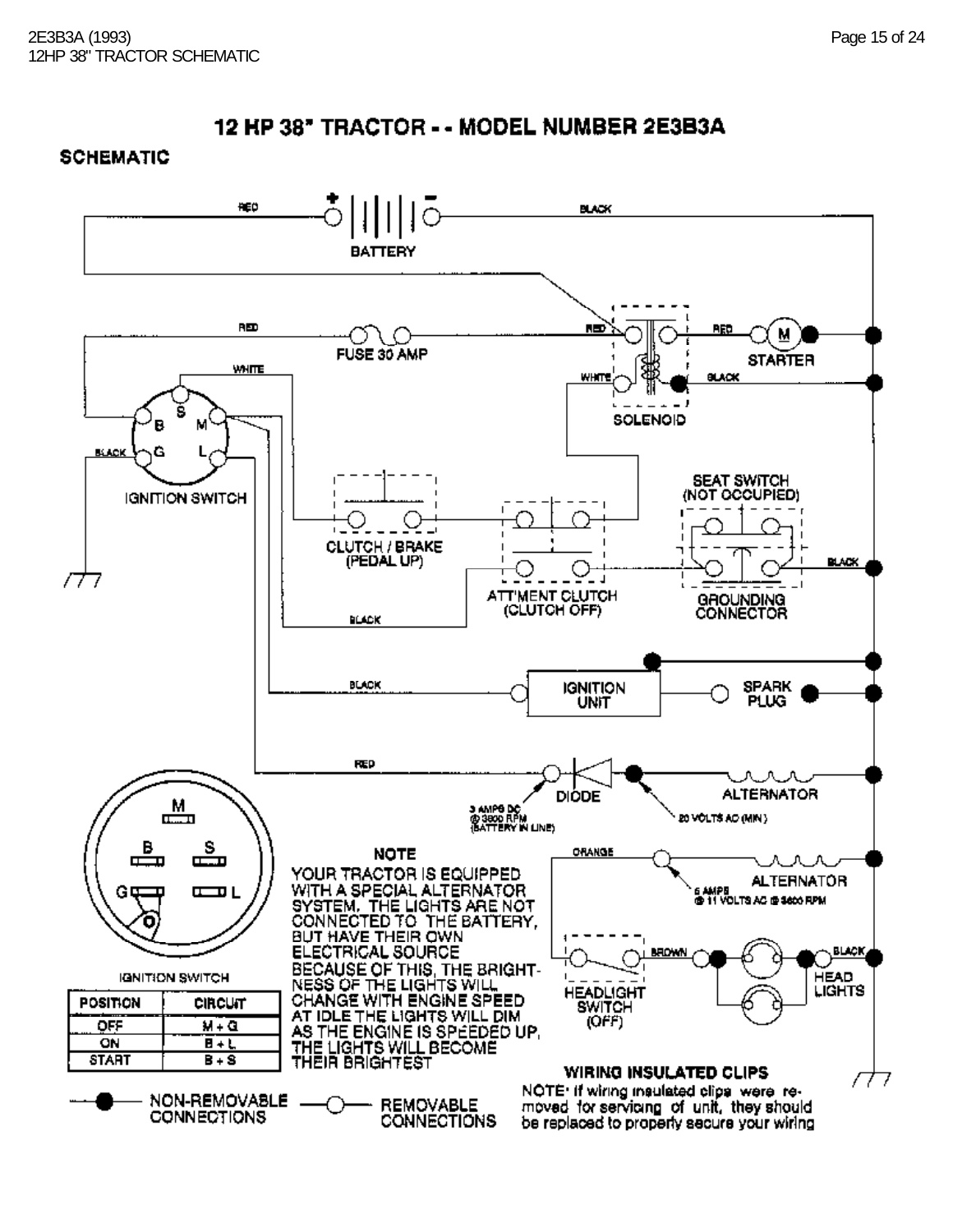2E3B3A (1993) Page 16 of 24 12HP 38" TRACTOR SCHEMATIC

| ₹et<br><b>Number</b><br>⊇ar | Jtv.<br>Jescription                                                |
|-----------------------------|--------------------------------------------------------------------|
|                             | $\cdots$<br>------<br><b>REF</b><br>--<br><b>IMAGE</b><br>-<br>--- |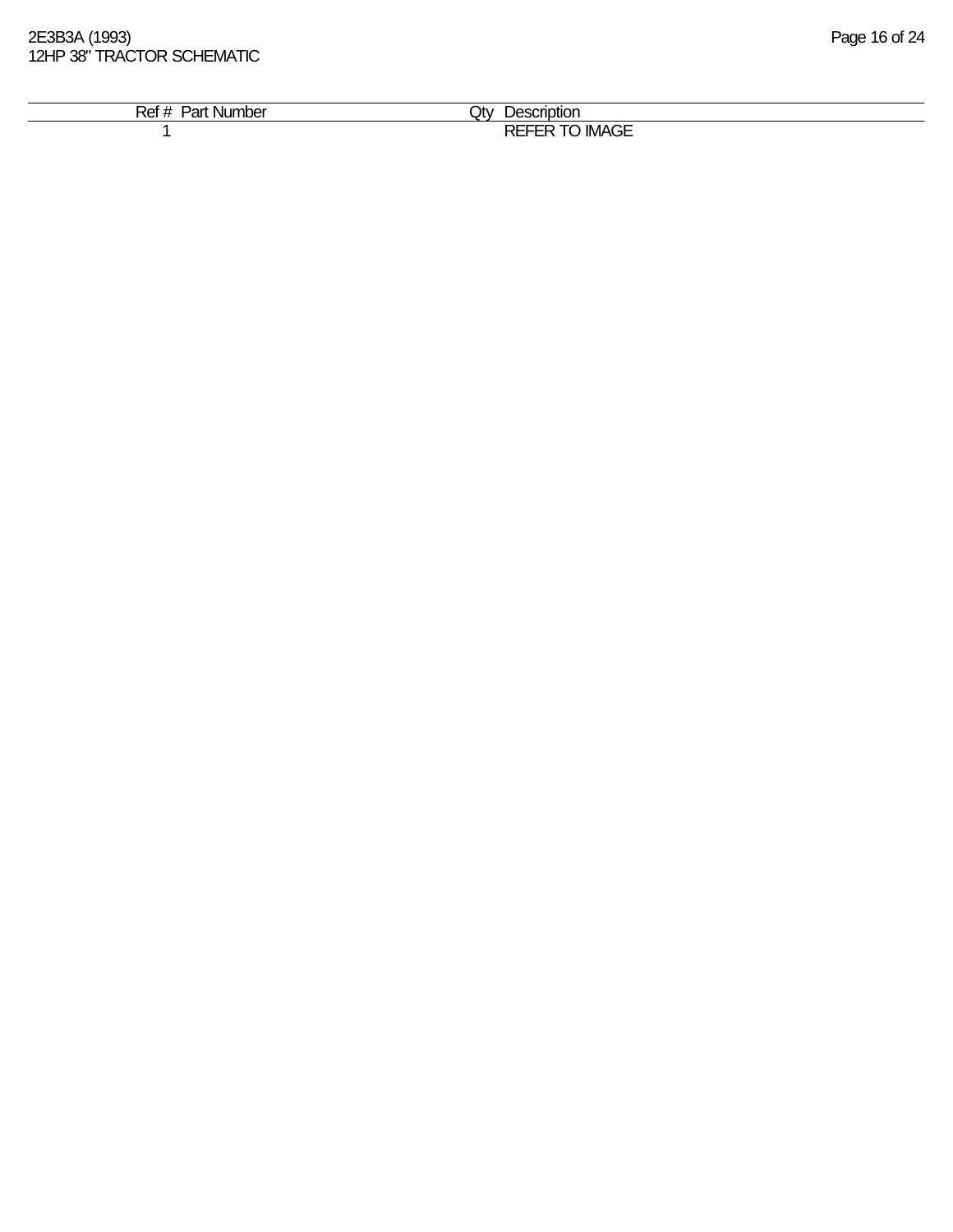**SEAT ASSEMBLY** 



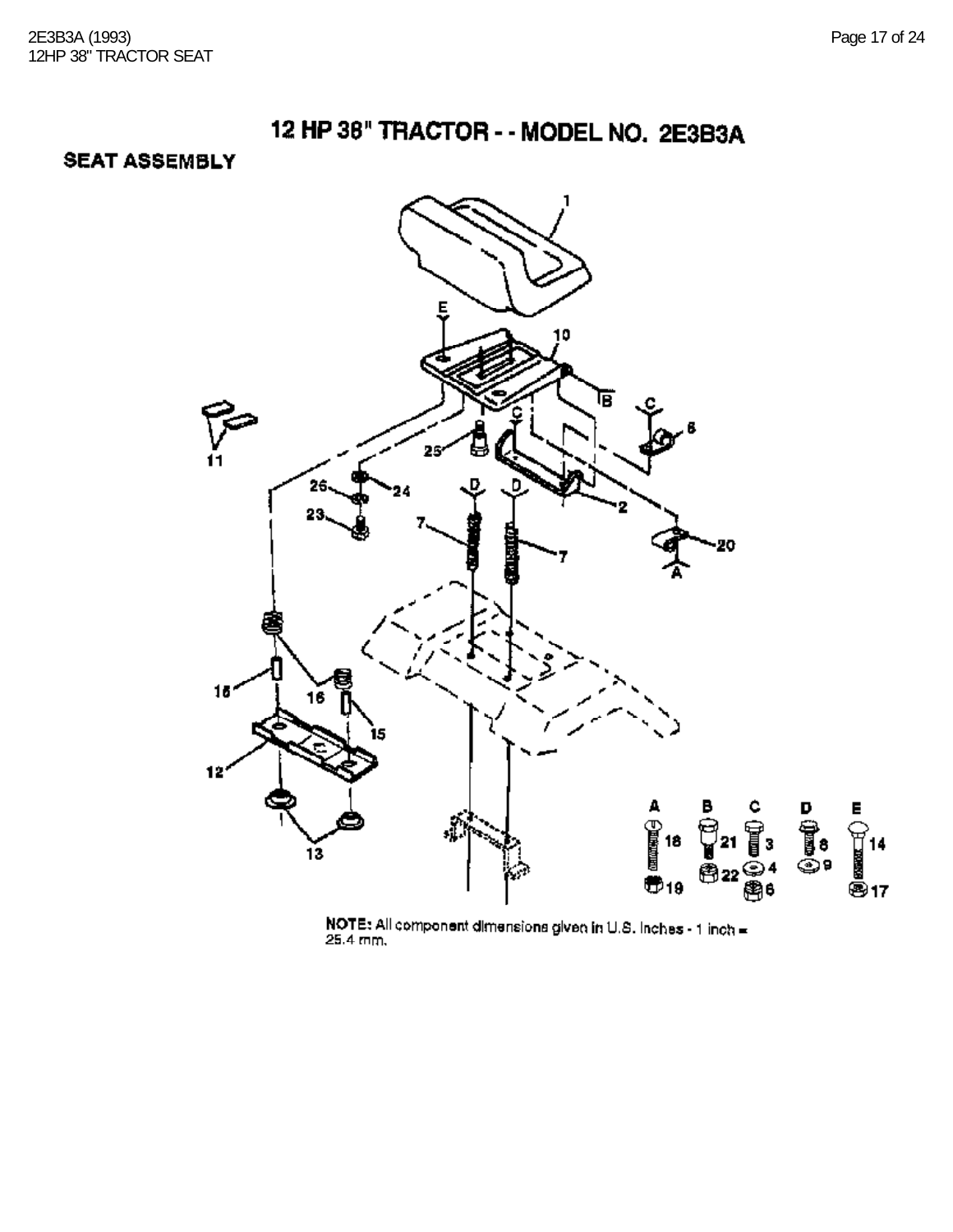| Ref # Part Number | Qty Description     |
|-------------------|---------------------|
| 127427X           | SUB= 140119         |
| 2 126656          | SUB= 140551         |
| 3 74760612        | SUB=74780612        |
| 4 19131210        | <b>WASHER</b>       |
| 5 2751R           | <b>CLIPT</b>        |
| 6 73680600        | SUB=73690600        |
| 7 124181X         | SPRING COMPRESSIO   |
| 8 17490616        | SCREW GTV           |
| 9 19131614        | <b>WASHER</b>       |
| 10 131451         | SUB= 155925         |
| 11 121251X        | <b>STRIP FORM</b>   |
| 12 121246X        | <b>BRKT SWITCH</b>  |
| 13 121248X        | <b>BUSHING</b>      |
| 14 72050411       | SUB=872050411       |
| 15 134300         | <b>SPLIT SPACER</b> |
| 16 121250X        | <b>SPRING</b>       |
| 17 123976X        | SUB= 73900400       |
| 18 74641008       | SUB=71031008        |
| 19 73951000       | "NUT,KEPS"          |
| 20 4171R          | <b>CLIP T</b>       |
| 21 105529X        | SUB=139888          |
| 22 73680500       | SUB=73690500        |
| 23 74780814       | <b>BOLT</b>         |
| 24 19171912       | <b>WASHER</b>       |
| 25 127018X        | "BOLT, SHOULDER"    |
| 26 10040800       | <b>LOCKWASHER</b>   |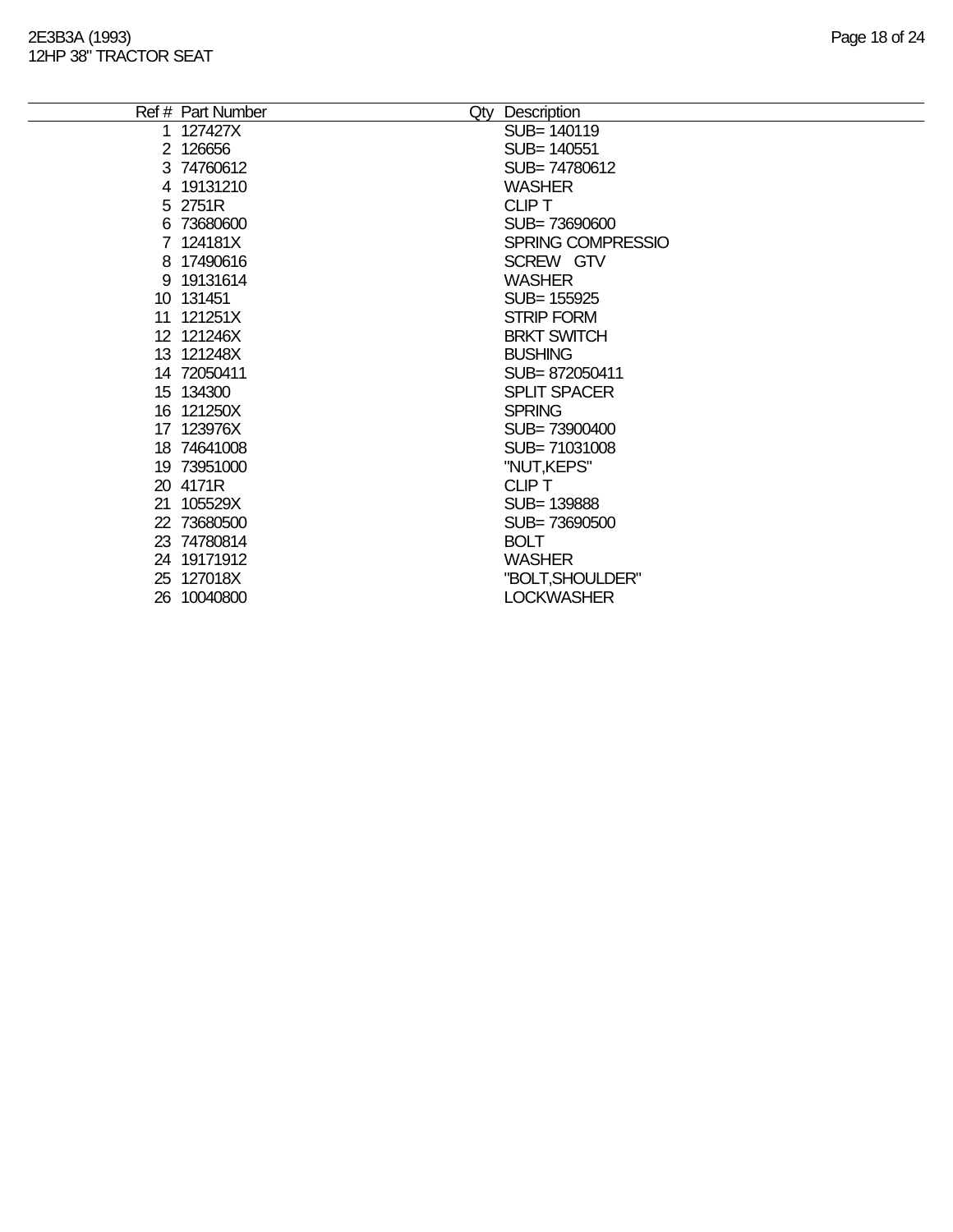32.

s.

 $\leq_{16}$ 

 $34<sub>°</sub>$ 

2ś

**STEERING**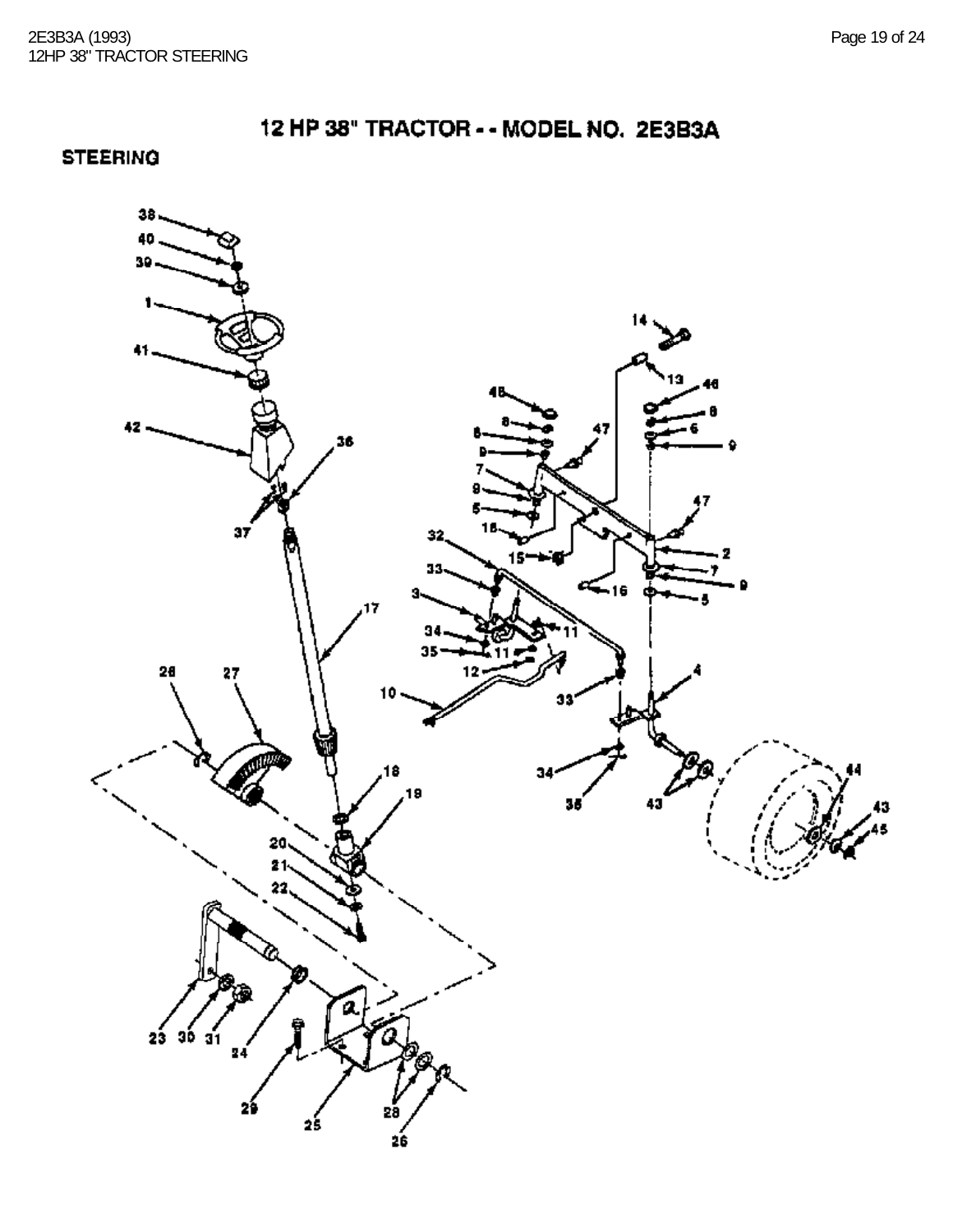| Ref # Part Number | Qty Description         |
|-------------------|-------------------------|
| 1 133741          | SUB= 150547             |
| 2 133988          | SUB= 142033             |
| 3 135227          | SPINDLE LH              |
| 4 135228          | SPINDLE RH              |
| 5 6266H           | <b>WASHER T</b>         |
| 6 121748X         | <b>WASHER</b>           |
| 7 19272016        | <b>WASHER</b>           |
| 8 12000029        | <b>RING</b>             |
|                   | COL. SRTG. BEAR.        |
| 9 3366R           |                         |
| 10 130468         | SUB= 532130468          |
| 11 10040600       | <b>LOCKWASHER</b>       |
| 12 73610600       | <b>SUB=7810H</b>        |
| 13 110438X        | <b>BEARING</b>          |
| 14 74011056       | <b>BOLT HEX 5/8-11</b>  |
| 15 73901000       | "NUT-LOC,FLANGE LT"     |
| 16 132624         | <b>AXLE PIN</b>         |
| 17 132614         | <b>SHAFT ASM</b>        |
| 18 57079          | <b>THRUST WASHER</b>    |
| 19 124035X        | SUPPORT.SHAFT           |
| 20 126684X        | SUB= 532126684          |
| 21 10040400       | <b>LOCKWASHER</b>       |
| 22 71070410       | "SCREW, SPECIAL"        |
| 23 127501         | SUB= 918127501          |
| 24 109816X        | <b>NYLINER T</b>        |
| 25 124036X        | "BRKT, STEERING"        |
|                   |                         |
| 26 12000029       | <b>RING</b>             |
| 27 124034X        | SUB= 136874             |
| 28 6266H          | <b>WASHER T</b>         |
| 29 17490612       | <b>SCREW</b>            |
| 30 10040600       | <b>LOCKWASHER</b>       |
| 31 73610600       | <b>SUB=7810H</b>        |
| 32 130465         | <b>TIE ROD</b>          |
| 33 126847X        | <b>BUSHING.DRAGLINK</b> |
| 34 19131416       | <b>WASHER</b>           |
| 35 76020412       | <b>COTTER PIN</b>       |
| 36 132196         | SUB= 155106             |
| 37 17431008       | SUB=98000165            |
| 38 133742         | ST WHL INSERT CAP       |
| 39 19133808       | <b>WASHER T</b>         |
| 40 7810H          | <b>GRIPCO NUT</b>       |
| 41 104820X        | <b>ADAPTER-WHEEL LT</b> |
| 42 124418X        | "TUBE, STR SHAFT"       |
| 43 121749X        | <b>WASHER</b>           |
| 44 121748X        | <b>WASHER</b>           |
| 45 12000029       | <b>RING</b>             |
| 46 121232X        | <b>CAP</b>              |
|                   | <b>ZERKM</b>            |
| 47 6855M          |                         |
|                   |                         |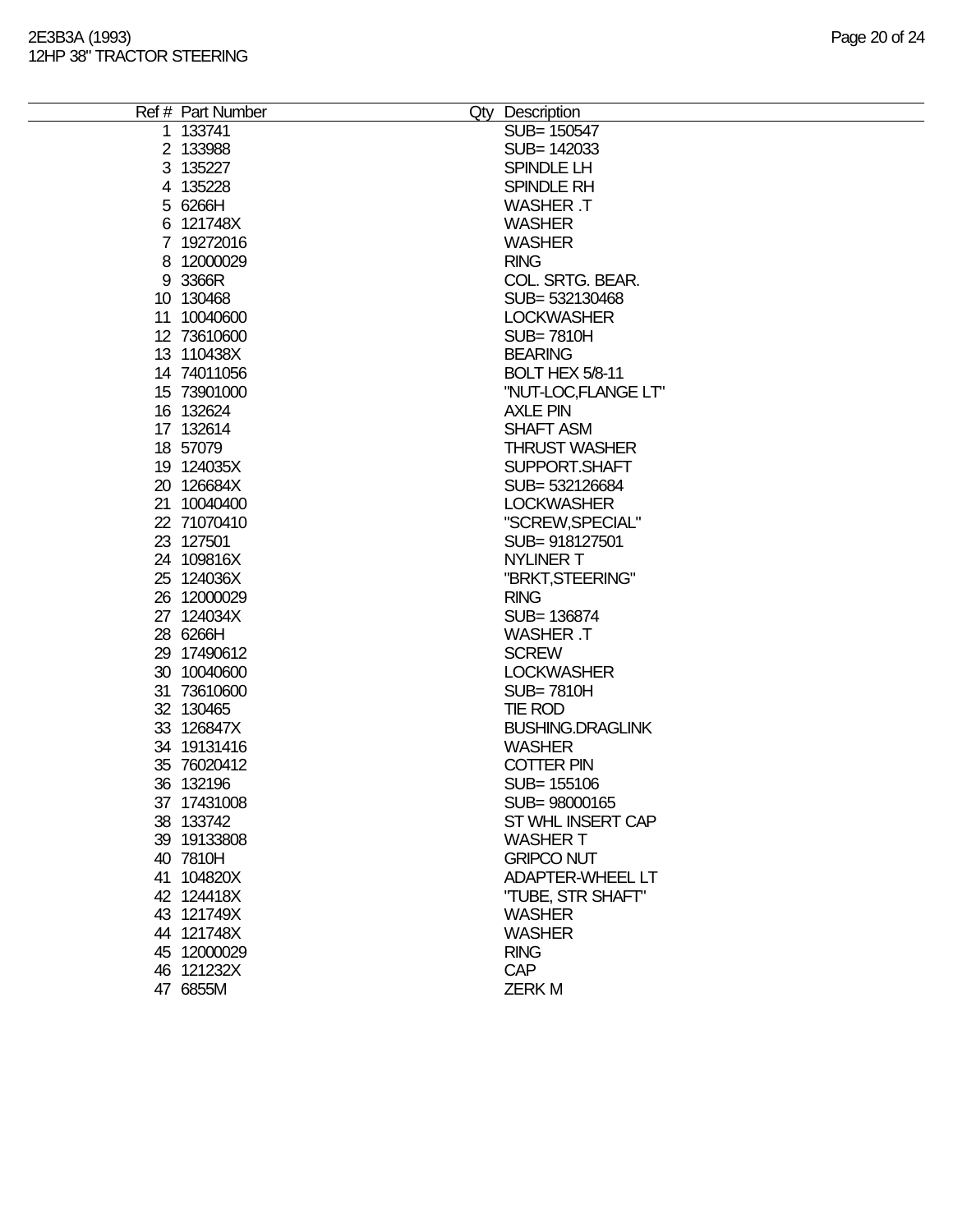**DECALS** 

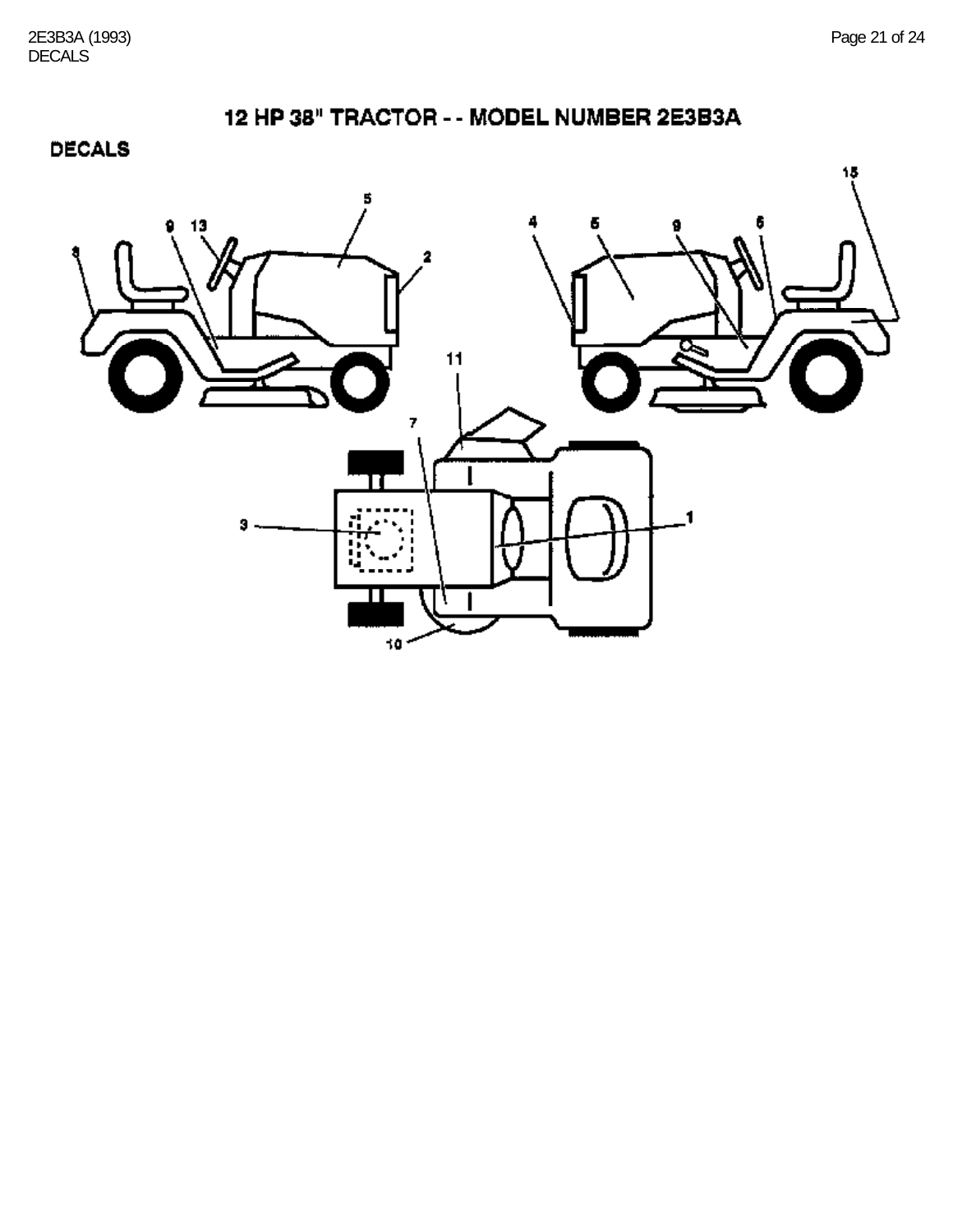| Ref # Part Number | Qty | Description          |
|-------------------|-----|----------------------|
| 1 136795          |     | SUB= 138956          |
| 2 132627          |     | <b>GRILL DECAL</b>   |
| 3 120601X         |     | DECAL.ENG.271967     |
| 4 129823          |     | <b>NLA</b>           |
| 5 127033          |     | "DECAL, HOOD"        |
| 6 133795          |     | <b>DECAL CAUTION</b> |
| 7 101892X         |     | <b>DECAL T</b>       |
| 8 132628          |     | <b>FENDER DECAL</b>  |
| 9 127035          |     | <b>NLA</b>           |
| 10 135013         |     | <b>NLA</b>           |
| 11 137259         |     | "DECAL, WARNING"     |
| 13 127975         |     | <b>NLA</b>           |
| 15 121549X        |     | <b>DECAL</b>         |
| 137372            |     | <b>MANUAL</b>        |
| C38               |     | <b>GRASS CATCHER</b> |
| <b>SB20</b>       |     | 40" SNOW THROWER     |
| <b>BD20</b>       |     | 42" SNOW BLOWER      |
| <b>LC05</b>       |     | <b>WHEEL WTS.</b>    |
| <b>CH12</b>       |     | <b>TIRE CHAINS</b>   |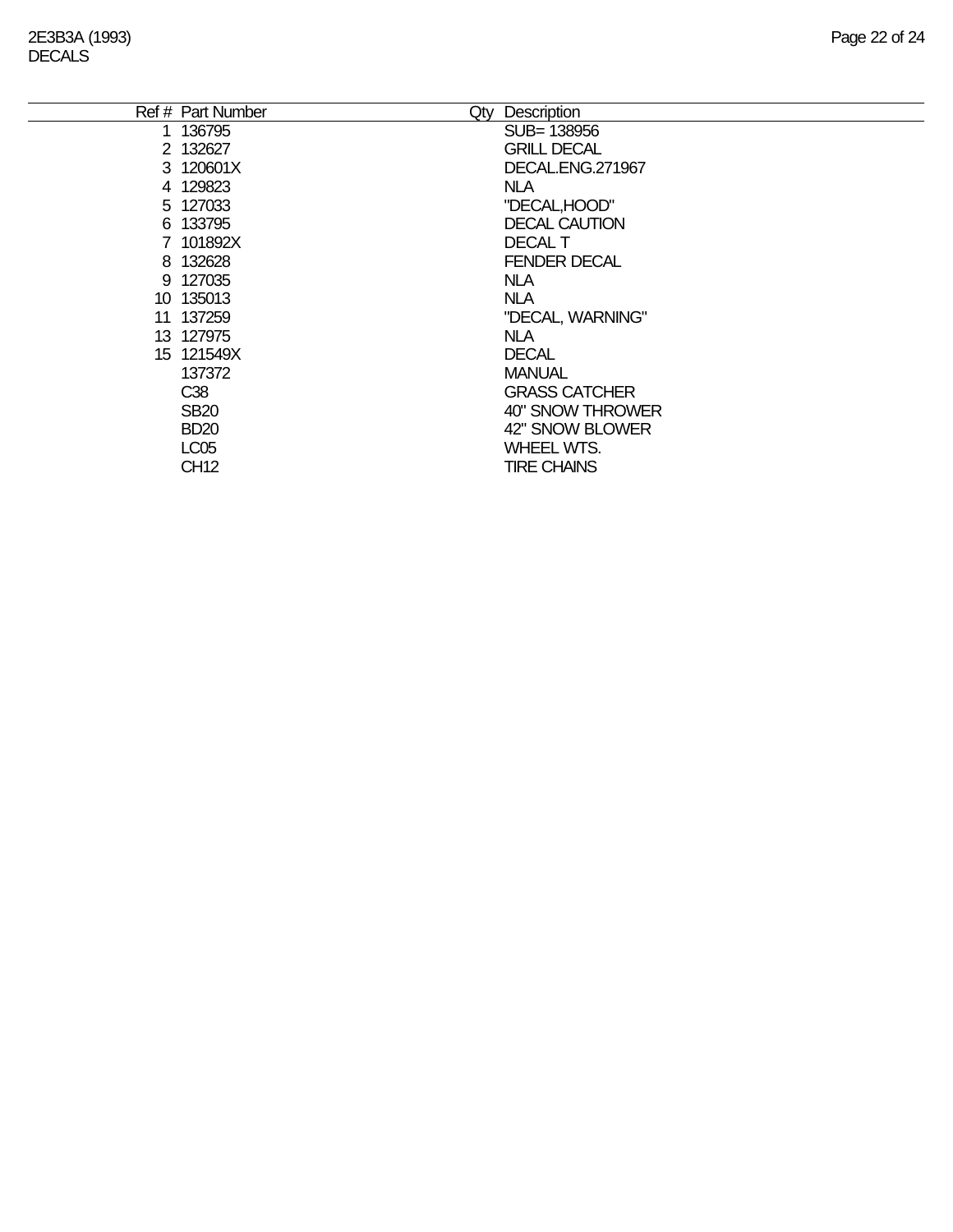## **WHEELS & TIRES**



NOTE: All component dimensions given in U.S. inches - 1 inch =  $25.4$  mm